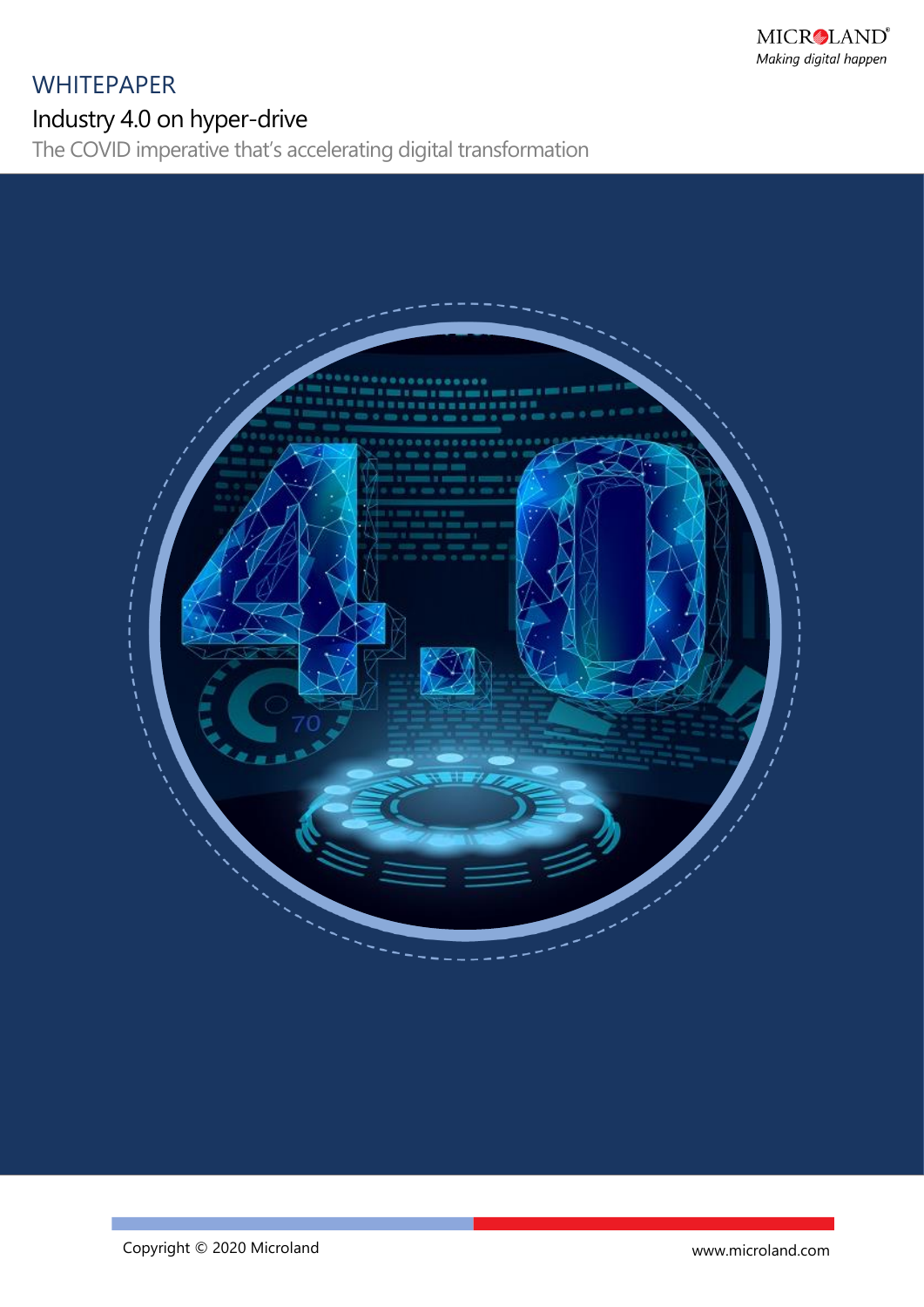## Industry 4.0 on hyper-drive

The COVID imperative that's accelerating digital transformation

"Digital Transformation" today preoccupies the mind-space of not just every company in the technology business but also for companies leveraging technology to differentiate, pivot and survive. From being the path to business and revenue transformation to keeping-up with the times, digital transformation is today much beyond a business imperative—a survival skill. While a series of macro-economic conditions demanded a shift to digital - like the rise of digital payments post demonetization, specific industry trends - like the rise of e-commerce as the preferred medium of convenience have continuously shaped and reshaped the world's digital direction. But, today more than the ask for transformation is equally pandemic. The narrative of how digital transformation is today at a "needed it yesterday" pace is all around us. We've effected pervasive change in the last 2 months, that we wouldn't have seen in the next two years.

While a clear definition of "Digital Transformation" is hard to come by, in my perspective **– Digital Transformation is essentially the art and science of "Disintermediation"**. It is the replacement of as many human and system intermediaries as possible with processes that automatically learn and execute, in other words processes that are cognitive and automated.

One of the most relevant and exciting frontiers of Digital Transformation is the era of the **"Deviced Web"** as I'd like to call it, or the more common Internet Of Things (IoT). As internet enabled gadgets far exceed toothbrushes in the planet – Digital Transformation also needs to be as proactive as it must be reactive. As the world constantly wants more from its Digital Devices from Smart Phones to Smart Mobility to Smart Homes, the industry is working overtime to create new use cases while optimizing existing uses.

Digital Transformation also comes with a strong sense of sweeping ubiquity meaning different things for different people – while for users it spells incredible convenience, for creators of tech it spells endless opportunity, and for the manufacturing industry it spells a whole new format in Industrial IOT (IIOT), where the factory floor is in total transformation with sci-fi levels of robotization and automation.

Taking a cue from Gartner's Top Technology Trends for 2020, I will help navigate this deconstruction picking 4 of the Top Trends that I believe are forming the world's digital direction and narrative.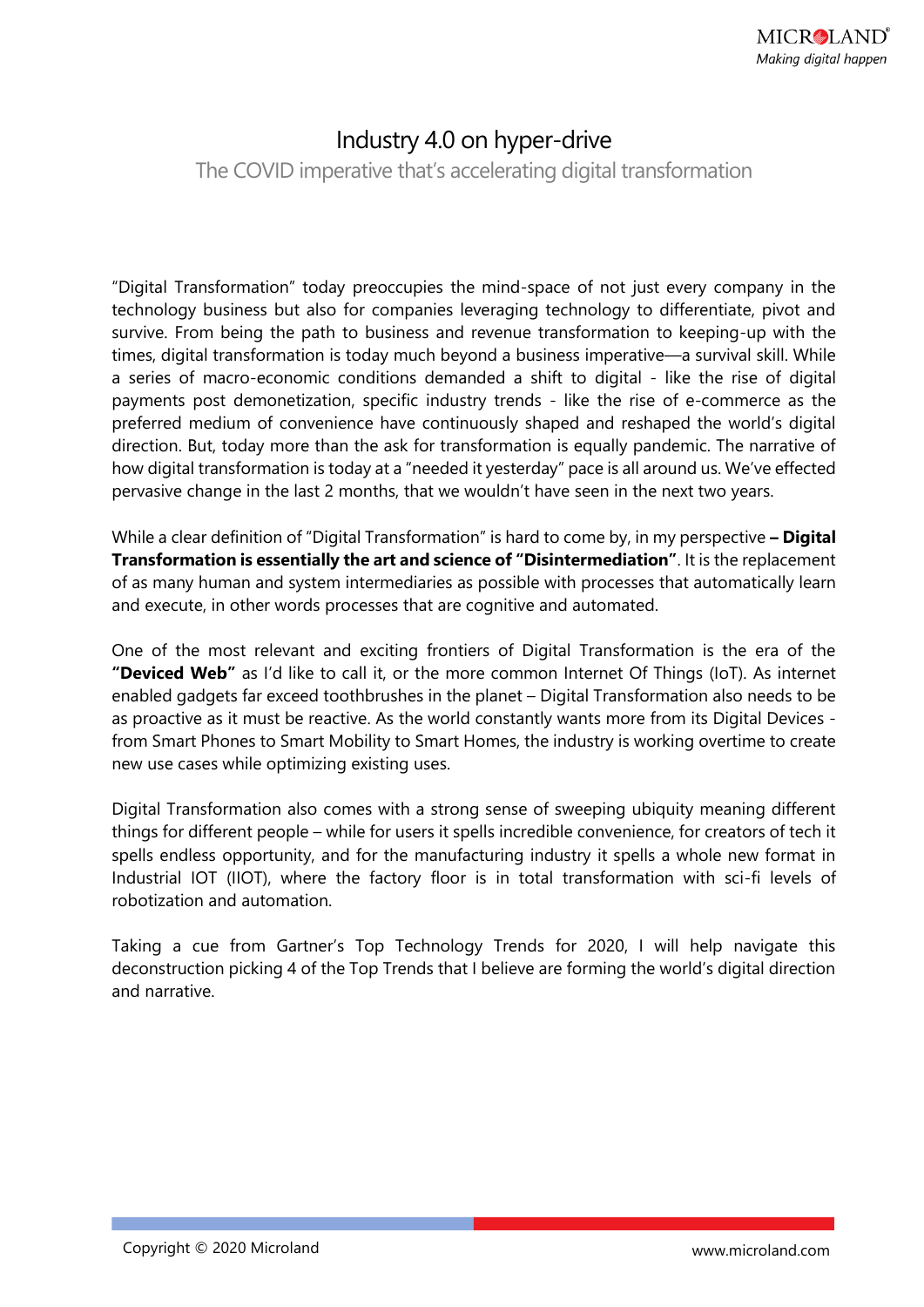## Trend #1 "Hyperautomation"



That at the simplest level means anything that can be automated will be automated. From something as elementary as the rise of iRobot replacing our house-help or the emergence of voice becoming the new UI the examples of this pervasive transformation are all around us. In the context of today's crisis, it's hard to not admit that businesses are exploring a reverse Honda theme of "man minimum, machine maximum". Of course, it will have grave repercussions on the labor market, but businesses will automatically make choices that protect their interests. The rest of it will remain an ethical debate.

## Trend #2 "Multiexperience"

Our electronics of yesterday are today's providers of experiences. Yesterday's "Idiot Box" is today's Smart TV, from where we can order pizzas or even do an Instagram post. As movie houses explore launches on OTT platforms and mom-and-pop retailers rely on app-based delivery systems to sustain, the "Home" of today wants everything delivered—spinning off a interesting era of convergence of "To and At Home Tech" that will pace up more than ever.



### Trend #3 "Democratization'



Digital transformation has invaded the least likely of spaces. From the streetvendors digital payment sticker to the Tic Tok videos of village lads, Digital Transformation has made experience accessible to everyone bridging divides that governments have tried hard to achieve and thereby multiplying the target universe. The consumer tech revolution of the last decade in a strange way prepared

the population to accept separation more than even – both at the work and personal spaces. Mobile device access across laptops, tabs and phones is more pervasive than ever. Imagine how the world would have responded if the tech was still only accessible for a privileged few?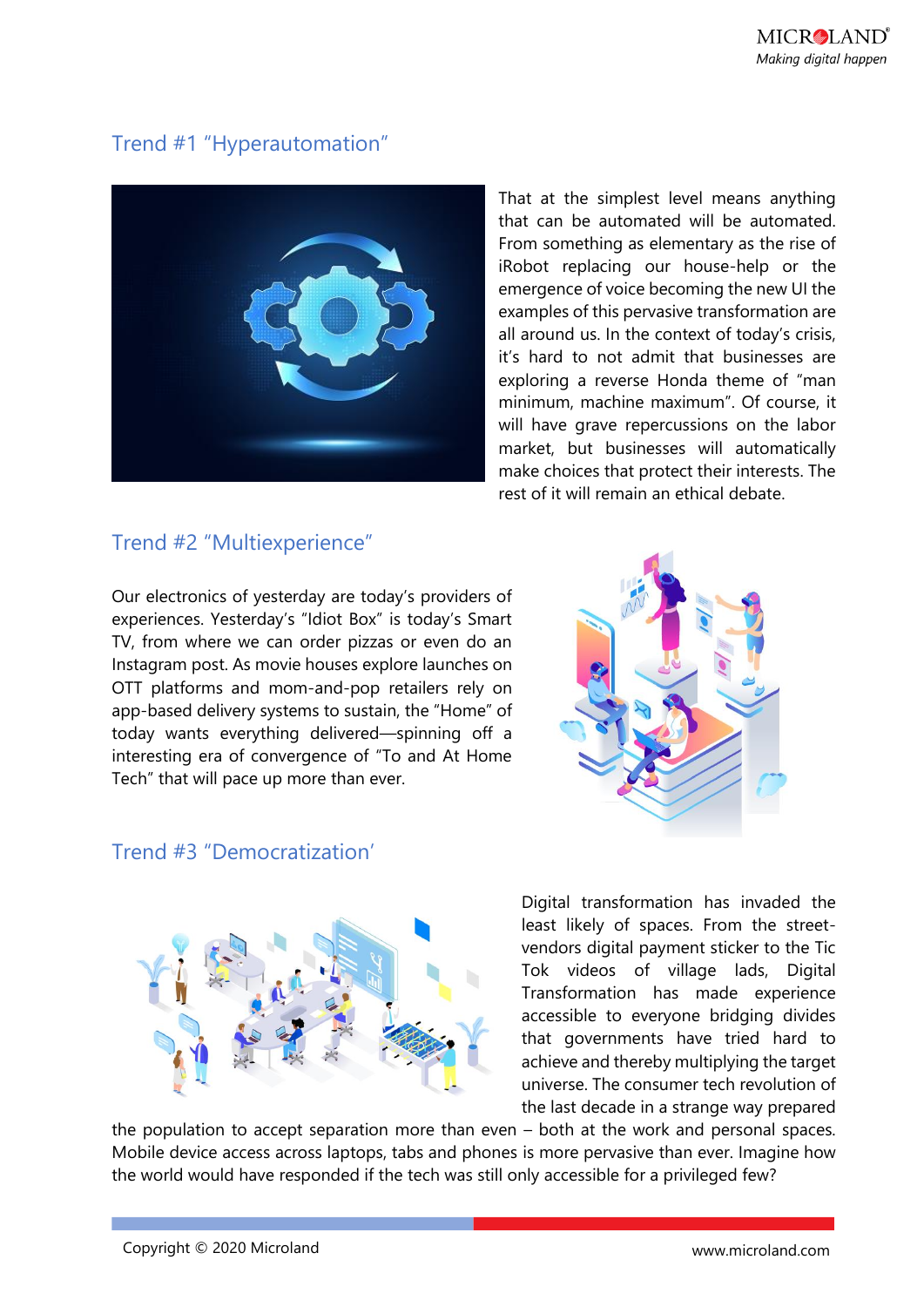## Trend #4 "Transparency & Data Privacy"

In the Digitally Transformed world-order participating in digital interactions becomes an automatic permission for exposure. While the era of anonymity is gone, the era of trust and transparency is on the rise. Digital Transformation creates closer bonds between people, shrinking time and space. With the imperatives of data privacy as table-stakes, the trust coefficient between people climbs a whole new level. And that in turn, means newer opportunities for enablement. The last 6 weeks



would have witnessed the greatest demand ever for remote infrastructure and cloud environments. A demand that exposes chinks in every armor – Zoom being just one of them. The opportunity to guarantee trust in what could be seen as "exposed" systems could well be the biggest business in the year ahead.

While the early era of Digital Transformation came with the fear of "human replacement" the newer trends in the space, talk of greater level of collaboration – of people and smart systems coming together to do more. In fact, the last decade it is estimated that forty percent of the new jobs were created in highly digital-intensive sectors and digitally deliverable services make up a quarter of total services trade. There's a sweet-spot between Industry 4.0 or the machine-centric transformation of the production world to Industry 5.0 or the human-centric transformation of the networked world. At the intersection of this transformation are the many possibilities of how life becomes better at our workspaces and homes.

The most "Transforming" bit of Digital Transformation is how it will impact almost everything as we did it yesterday. I quite like the perspective of Gerd Leonhard a European Futurist, Speaker and Author who talks of how "**the future is no longer and extension of the present**". The future, as digital transformation will present to us will be things that we never imagined. The future gets redefined from being a timeframe to being a mindset. Dynamics such as the gig economy, the use-vs-own trend are all part of the transformation. The trends apart, the era of Digital Transformation also foretells a significant shift from status quo, six of which I find largely pertinent

#### **1) Voice Becoming the new UI and eventually AI becoming the new UI**

The way we interact with machines will see a significant change, traces of which we are already witnessing. And likewise, the way machines interact with us will also change, as they adapt to our asks.

#### **2) Lateral Adjacencies driving growth**

Businesses in the Digital frontier will segue into spaces above and beyond their traditional limits. We're already witness to how e-com players are becoming payment systems.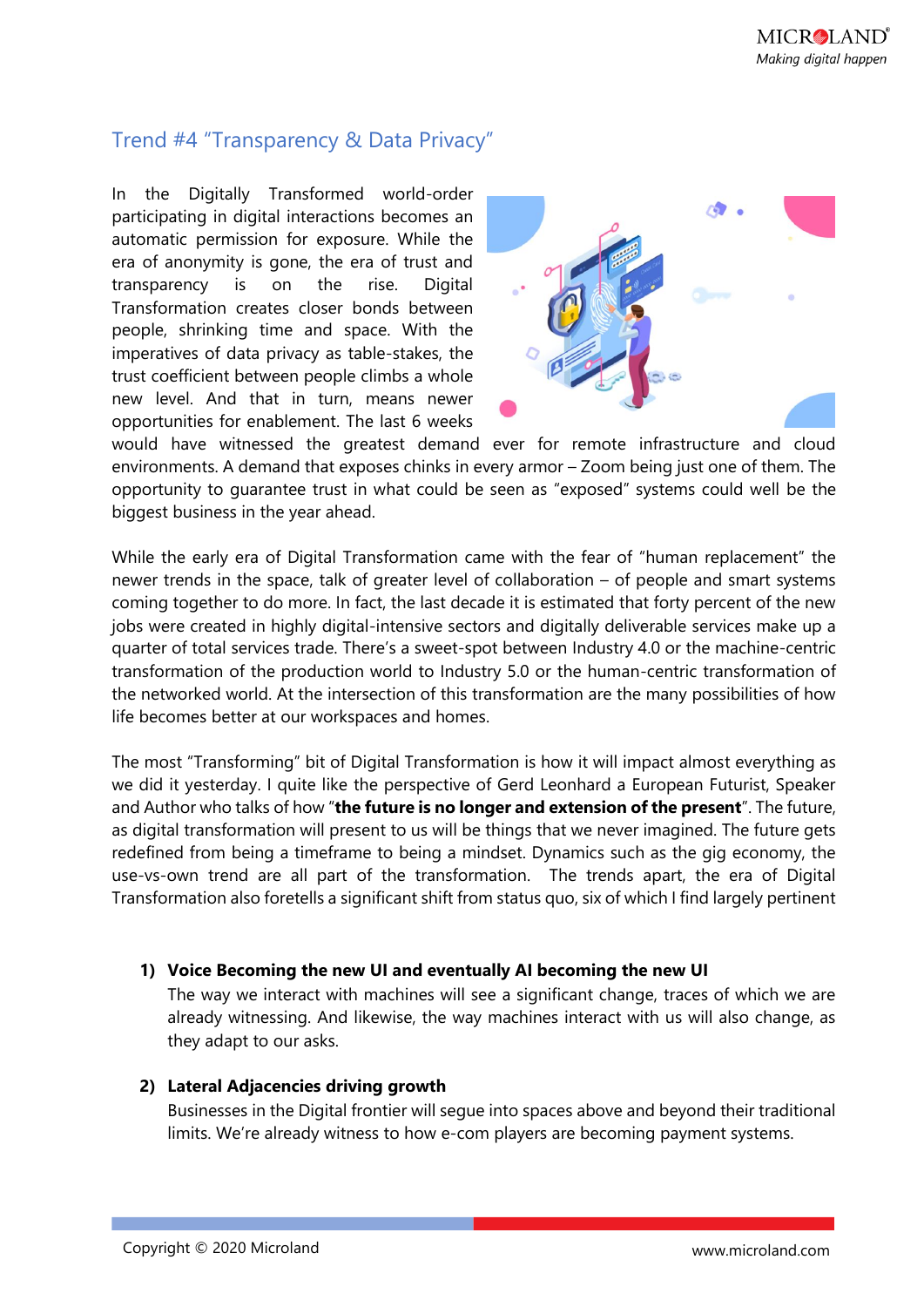#### **3) The Zero Base transformation – resetting and rebooting**

Businesses will deploy an absolute 360 degree reset and reboot transformation getting into spaces that their newer challengers are occupying, much like what we see in traditional retailers going digital.

**4) Security becomes hyper-critical and the ethical dilemma of Right Vs Wrong**

Possibly the biggest challenge of our times, the challenge to secure digital interactions in the context of a heightened vulnerability environment will be the decider on adoption or avoidance. The backlash for large Social Media platforms that jeopardized user data, is an



indication of the zero-tolerance of users and governments alike.

#### **5) Data is the new Oil. AI is the new Power. IoT is the new nervous system.**

The era of Digital transformation will play at the interlinkage of the 3 new imperatives. Network infrastructure will evolve from being a utility to the core of the experience and that foretells significant promise for businesses in the tech infra space.

#### **6) From Digitization to Cognification**

Systems that understand asks even way before they are articulated is the new frontier in user-experience.

And behind the waves of Digital Transformation is the "IT Infrastructure" nerve center that makes every leap possible. The seismic growth of IT Infrastructure capabilities is a key enabler to the transformation that we see all around us. The strides in SRE (Site Reliability Engineering) for instance is constantly making the impossible possible – quickly shaping a "software engineered future" for each us.



Much like a Socrates': "The secret of change is to focus all your energy not on fighting the old, but on building the new", change in the era of digital transformation is the future of exciting new possibilities waiting to be discovered, and much of it presents itself loud and clear in moments of crisis.